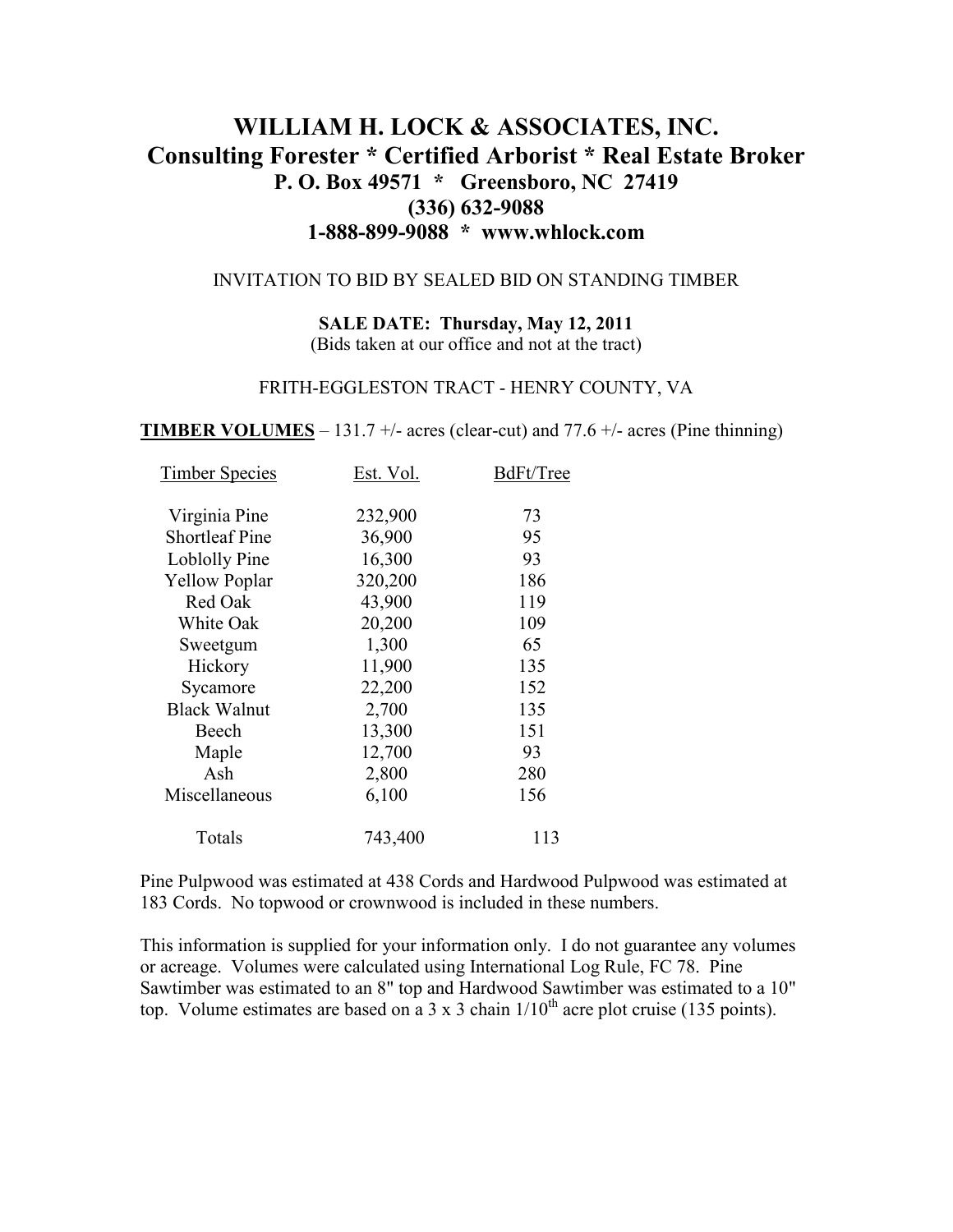Page Two Frith - Eggleston Tract - Timber Sale Sale Date: Thursday-May 12, 2011 at 11:00 am at our office

## **LOCATION:**

This tract is located in the southeast quadrant of Henry County just east of Martinsville, VA. The parcel is south of Highway 58 and adjoins Beckham Church Road (Rte. 702) which is off of Irisburg Road (Rte. 650). See attached location maps.

### **BIDS:**

The Eggleston Tract is being sold on a lump sum and per-unit, sealed bid basis. **The bid should include a lump sum value for the "clear-cut" portion of the timber and a "per-unit" value for the thinning areas. The "per-unit" bid should include a value for Pine pulpwood, Hardwood pulpwood, Pine sawtimber, and Hardwood <u>sawtimber.</u>** Bids will be accepted by **regular mail** if received by 5:00 pm on Wednesday, May 11, 2011 **OR** bids will be accepted by **email** (whlock@whlock.com), **telephone (336-632-9088), fax (336-632-9088), or in** person at my office until 11:00 am on Thursday, May 12, 2011. At 11:00 am on Thursday, May 12, 2011 all bids received will be recorded. The successful bidder will be notified within 24 hours of the bid openings. A 10% deposit may be requested to be delivered to William H. Lock  $\&$ Associates, Inc. within 72 hours of the bid opening. The balance of the sales price is to be delivered at the sale closing which should occur on or before June 15, 2011. The seller reserves the right to refuse or accept any and all bids. Seller will consider all bids. The seller will be responsible for the timber deed preparation and forestry consultant fees. The buyer will be responsible for all other closing costs. A \$3,000 non-refundable deposit will be collected at closing for the "thinning" portion of the tract. This will be used as a draw account when the timber thinning harvesting is started. A \$1,000 performance deposit will be payable at closing and held in a non-interest bearing trust account until satisfactory completion of logging. The performance deposit does not limit the buyer's liability.

### **PLACE OF SALE:**

The timber sale will be held at the office of William H. Lock & Associates, Inc. in Greensboro, NC. The office address is 375 S. Swing Road, Greensboro, NC 27409. Telephone and Fax: 336-632-9088; Email-whlock@whlock.com

#### **CONDITIONS OF SALE**:

1. The Buyer shall have 24 months from the date of the timber deed to cut and remove all specified timber.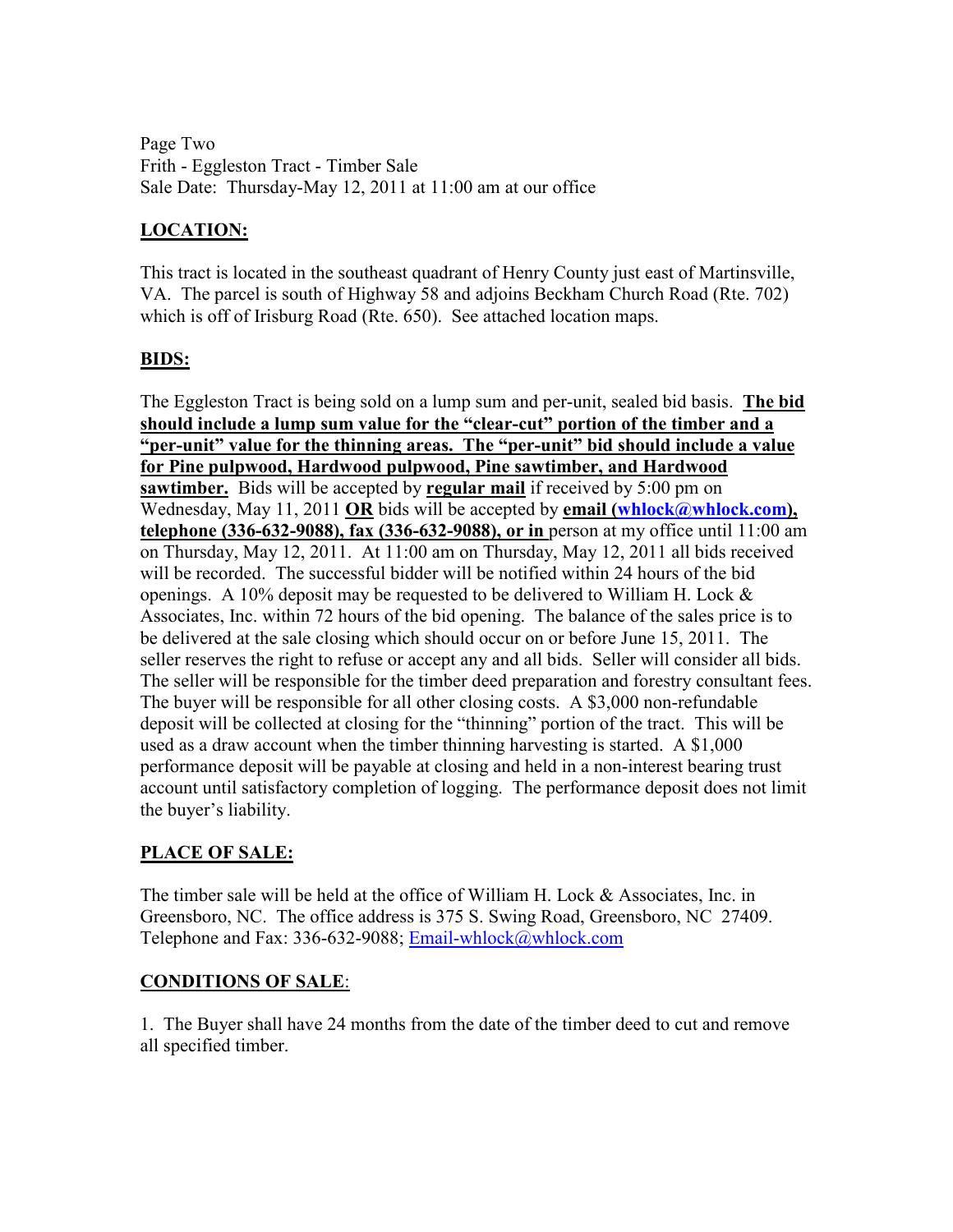Page Three Eggleston - Timber Sale Sale Date: Thursday-May 12, 2011 at 11:00 am at our office

A- Clear-cut Sale – The "sale areas" are shown as single cross-hatched areas on the Timber Sale Map. The sale boundaries have been marked with pink flagging. No flagged or painted trees marking the sale boundaries and no trees outside the flagged or painted trees are to be harvested. It may be necessary to cross through some of the "buffer" areas and existing creeks to access other "sale areas". This will be permitted but will need to be approved by WHL & Associates, Inc. during the preharvest inspection with the identified buyer. No additional monies will be required for the trees within these approved crossings. If creeks are crossed, Virginia Best Management Practices will need to be followed.

B- Thinning Sale – This thinning will be an "operator select" harvest with a target basal area of 70-90 sq.ft. of basal area. The "thinning sale areas" are shown as double crosshatched areas on the Timber Sale Map. The thinning line between the thinning and clearcut is marked with red paint. No red painted trees marking the thinning sale boundaries are to be harvested.

The Buyer shall harvest defective, diseased, crooked, and suppressed pines leaving the larger, more vigorous "crop" trees. The objective is to harvest the proper number of trees to leave an optimum stocking level of 70-90 square feet of basal area of growing Loblolly Pine timber. In areas where rows can be clearly identified, a fifth row thinning should be conducted with selected inferior trees being removed from between the rows. In areas where the rows cannot be identified, corridors should be placed approximately 50 feet apart with thinning between corridors to achieve the target basal area.

In areas where a large component of Virginia Pine has become established, the Virginia pine component should be removed first. This will allow the Loblolly Pine component to then be thinned down to the target basal area. In the event an area is primarily Virginia Pine, a total harvest may be conducted with prior approval of William H. Lock & Associates, Inc. Seller, or seller's agent - William H. Lock & Associates, Inc., shall have the express right to halt all harvesting operations in the event the thinning operation is not achieving the desired basal area targets, if remaining stems are excessively damaged, or if any provisions of this contract are not being followed.

C- Creek Buffers – A) Creek buffers within the clear-cut "sale areas" are painted blue. No blue painted trees are to be cut or harvested. All pine of any size and hardwoods > 16" diameter breast height (dbh) may be removed from these buffer areas provided all VA Best Management Practices and any applicable River Basin Rules are followed. B) Areas surrounding the creeks and drains within the "thinning" area are painted blue. Select harvesting of some pines and some larger hardwoods will be allowed provided all VA Best Management Practices and any applicable River Basin Rules are followed.

D- Cemetery–This "OUT" area is marked with pink flagging and two stripes of red paint.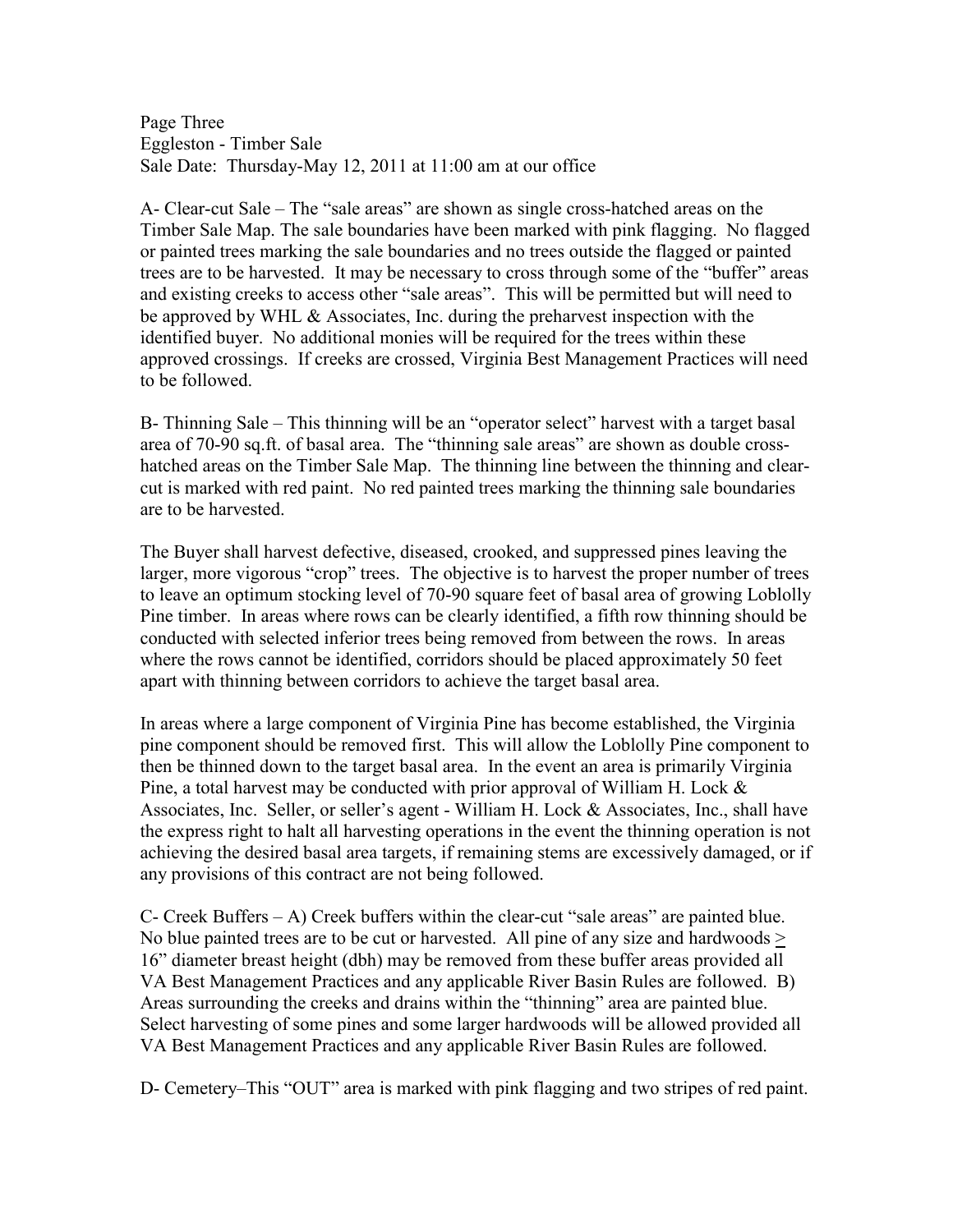Page Four Eggleston - Timber Sale Sale Date: Thursday-May 12, 2011 at 11:00 am at our office

2. The Buyer may access the tract from Beckham Church Road along the existing woods path near the northern end of the parcel or at any other location adjoining the paved road. If the existing road is used, the road must be kept open and passable at all times for regular automobile traffic. All access routes will need to be installed and/or maintained according to all Virginia Best Management Practices. All existing roadways must be left in similar condition, reasonable wear and tear accepted, at the completion of the harvesting operation. Call W.H. Lock if questions concerning access routes. There is an existing gas line and power line traversing the tract. Buyer is responsible for following any necessary requirements for the use or crossing of any of these zones and agrees to immediately repair any damages to these areas done as a result of the harvesting operation.

3. The Buyer is responsible for maintaining a clean site. No equipment parts, trash, tires or other debris shall be left on the property as a result of the harvesting operation. It shall be the Buyer's responsibility to clean up any hazardous material or chemical waste spills including but not limited to Diesel Fuel, Hydraulic Fluid, Machine Oil, and/or Gasoline upon the subject property if they resulted from the harvesting operation. Responsibility will include any required remediation including but not limited to the removal of contaminated soils. Deck sites, loading sites, and/or truck parking areas must be free of logging debris, smoothed when completed, and re-seeded at the completion of the harvesting operation.

4. The Buyer is responsible for following all Federal, State, and local regulations regarding timber harvesting activities. Buyer is responsible for harvest notification required under Virginia law and for obtaining any other necessary permits or licenses required for timber harvesting. All logging operations must conform to Virginia Best Management Practices. In the event that a non-compliance situation is identified on the tract as a result of the harvesting operation, William H. Lock & Associates, Inc. will have the express right to suspend the harvesting operation until the situation is brought into compliance. No trees or other logging debris shall be left in or across the property boundary, sale cutting lines or access roads.

5. All property lines and corners are marked with pink flagging. No flagged trees denoting the property and/or sale boundary shall be cut and no trees outside the boundary lines shall be cut. If trees marking the property lines or sale boundary are cut, Virginia timber trespass laws may apply. No trees shall be cut to fall on a neighboring landowner's property or where potential damage may occur. If existing property corners are damaged or removed as a result of the harvesting operation, Buyer agrees to replace the markers at the correct surveyed location at their own expense.